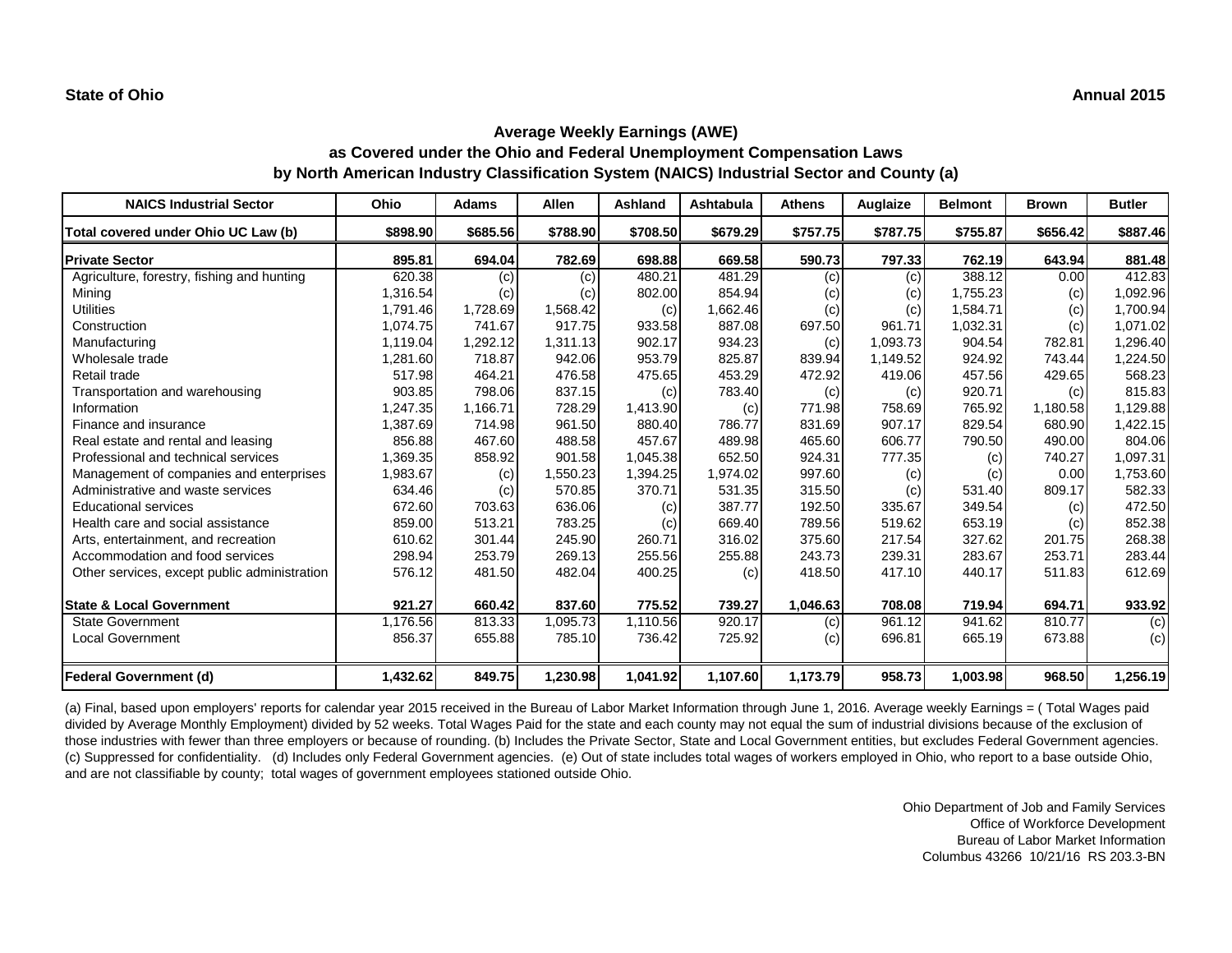| <b>NAICS Industrial Sector</b>               | Carroll  | Champaign | <b>Clark</b> | <b>Clermont</b> | <b>Clinton</b> | Columbiana | Coshocton | Crawford | Cuyahoga   | <b>Darke</b> |
|----------------------------------------------|----------|-----------|--------------|-----------------|----------------|------------|-----------|----------|------------|--------------|
| Total covered under Ohio UC Law (b)          | \$683.77 | \$750.67  | \$705.69     | \$811.77        | \$799.67       | \$666.69   | \$856.73  | \$692.54 | \$1,019.52 | \$707.04     |
| <b>Private Sector</b>                        | 693.92   | 763.08    | 699.94       | 809.06          | 808.00         | 657.12     | 880.19    | 684.56   | 1,019.65   | 709.42       |
| Agriculture, forestry, fishing and hunting   | 359.40   | (c)       | 715.69       | (c)             | (c)            | 494.54     | 668.67    | (c)      | 450.54     | (c)          |
| Mining                                       | 1,232.56 | (c)       | 1,852.37     | (c)             | (c)            | 875.17     | 978.87    | (c)      | 1,476.48   | (c)          |
| <b>Utilities</b>                             | 1,575.65 | (c)       | (c)          | 1,700.04        | (c)            | 1,693.29   | 1,832.17  | (c)      | 1,740.15   | 1,578.63     |
| Construction                                 | 1,136.69 | 837.00    | 813.62       | 897.15          | 712.58         | 876.90     | 2,182.48  | 800.73   | 1,154.90   | 908.50       |
| Manufacturing                                | 793.52   | 1,032.96  | 976.81       | 1,116.15        | 1,017.96       | 815.31     | 1,017.12  | 829.81   | 1,203.67   | 868.10       |
| Wholesale trade                              | 942.60   | (c)       | (c)          | 1,505.38        | (c)            | 873.02     | 722.60    | 886.37   | 1,336.62   | 1,020.83     |
| Retail trade                                 | 457.87   | 443.90    | 479.40       | 514.77          | 481.58         | 493.15     | 441.08    | 470.10   | 531.37     | 466.12       |
| Transportation and warehousing               | 1,038.94 | 627.12    | 922.81       | 1,006.02        | 988.19         | 961.35     | 747.12    | (c)      | 967.44     | 841.65       |
| Information                                  | 909.23   | 795.15    | 1.086.81     | 1,696.56        | 996.12         | 879.62     | 722.19    | 650.48   | 1,329.44   | 536.02       |
| Finance and insurance                        | 655.60   | 873.02    | 797.94       | 1,301.88        | 1,354.77       | 849.10     | 761.46    | 1,039.58 | 1,649.77   | 959.85       |
| Real estate and rental and leasing           | 941.04   | 553.31    | 635.21       | 815.81          | 476.52         | 553.33     | 644.04    | 442.83   | 931.69     | 469.63       |
| Professional and technical services          | 799.06   | (c)       | 879.04       | 1,138.54        | 1,243.73       | 755.54     | 801.52    | 598.60   | 1,513.25   | (c)          |
| Management of companies and enterprises      | 0.00     | (c)       | 1,437.92     | 1,600.48        | 1,153.75       | 1,154.33   | 2,244.77  | (c)      | 2,337.75   | (c)          |
| Administrative and waste services            | 464.04   | 448.90    | 384.52       | 566.25          | 410.08         | 617.38     | 514.60    | (c)      | 701.15     | 600.90       |
| <b>Educational services</b>                  | 0.00     | (c)       | 781.35       | 443.87          | (c)            | 437.50     | 468.88    | (c)      | 761.15     | 344.48       |
| Health care and social assistance            | 506.31   | (c)       | 697.69       | 703.60          | (c)            | 643.60     | 602.17    | (c)      | 974.94     | 650.15       |
| Arts, entertainment, and recreation          | 218.90   | 259.48    | 308.60       | 387.17          | 274.63         | 204.25     | 256.50    | 206.63   | 1,136.56   | 227.19       |
| Accommodation and food services              | 258.92   | 245.42    | 268.00       | 290.42          | 274.60         | 237.60     | 237.60    | 213.58   | 333.33     | 223.81       |
| Other services, except public administration | 427.25   | 308.04    | 699.62       | 636.65          | 670.37         | 534.44     | 405.04    | 332.83   | 634.35     | 304.96       |
| <b>State &amp; Local Government</b>          | 621.48   | 690.83    | 743.31       | 831.44          | 746.83         | 725.12     | 705.71    | 744.29   | 1,018.33   | 689.17       |
| <b>State Government</b>                      | 997.29   | 920.60    | 920.44       | 794.17          | 1,040.13       | 905.19     | 838.69    | 1,132.65 | 1,267.48   | 935.12       |
| <b>Local Government</b>                      | 607.60   | 683.40    | 739.08       | 836.00          | 726.31         | 710.04     | 701.17    | 715.13   | 1,003.98   | 683.92       |
| <b>Federal Government (d)</b>                | 845.46   | 990.33    | 1,200.46     | 1,367.77        | 1,315.58       | 1,235.54   | 1,010.46  | 987.33   | 1,481.48   | 998.54       |

(a) Final, based upon employers' reports for calendar year 2015 received in the Bureau of Labor Market Information through June 1, 2016. Average weekly Earnings = ( Total Wages paid divided by Average Monthly Employment) divided by 52 weeks. Total Wages Paid for the state and each county may not equal the sum of industrial divisions because of the exclusion of those industries with fewer than three employers or because of rounding. (b) Includes the Private Sector, State and Local Government entities, but excludes Federal Government agencies. (c) Suppressed for confidentiality. (d) Includes only Federal Government agencies. (e) Out of state includes total wages of workers employed in Ohio, who report to a base outside Ohio, and are not classifiable by county; total wages of government employees stationed outside Ohio.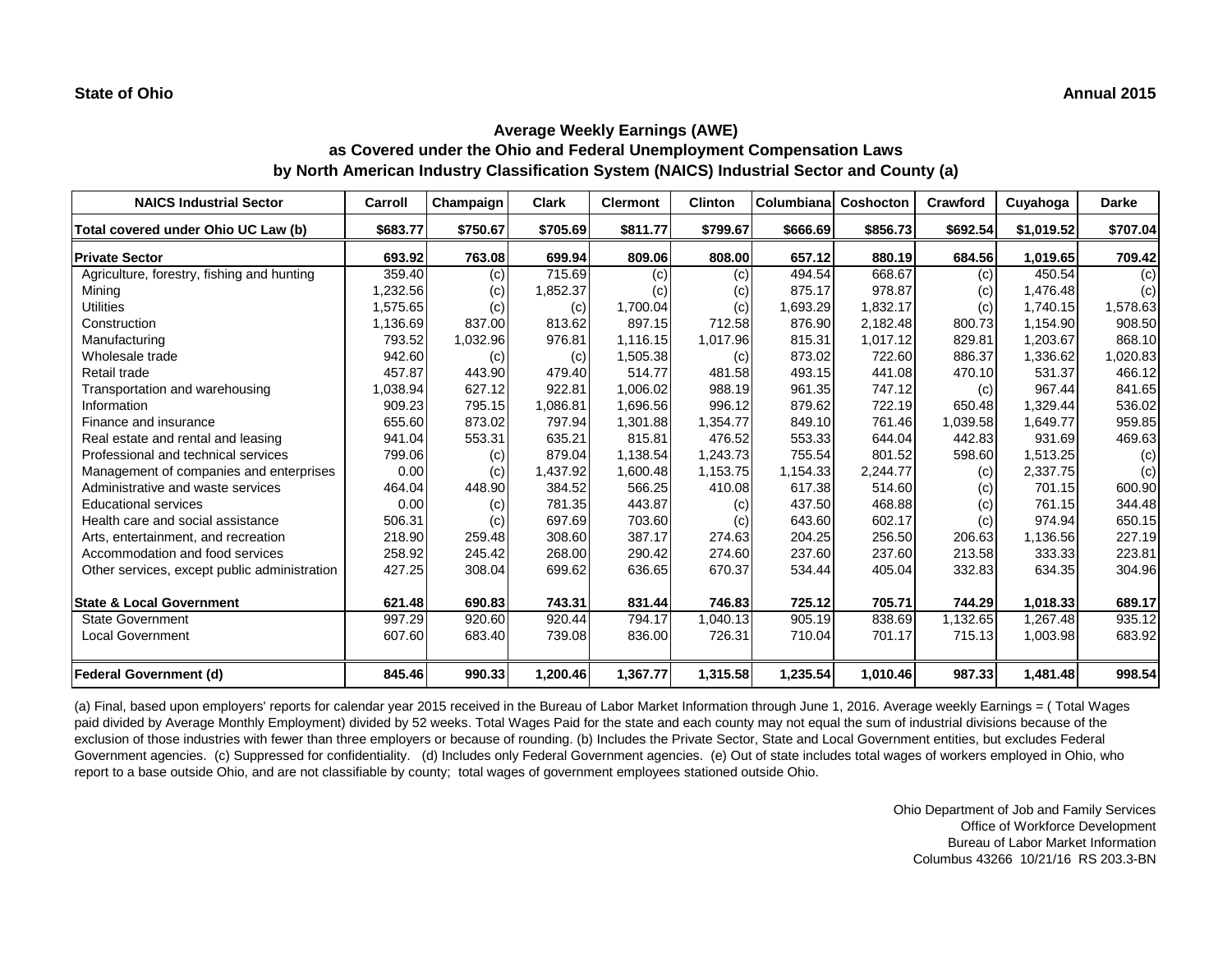| <b>NAICS Industrial Sector</b>               | <b>Defiance</b> | <b>Delaware</b> | Erie     | <b>Fairfield</b> | <b>Fayette</b> | <b>Franklin</b> | <b>Fulton</b> | Gallia   | Geauga   | Greene         |
|----------------------------------------------|-----------------|-----------------|----------|------------------|----------------|-----------------|---------------|----------|----------|----------------|
| Total covered under Ohio UC Law (b)          | \$802.92        | \$995.21        | \$686.23 | \$677.21         | \$621.19       | \$1,009.15      | \$733.08      | \$682.21 | \$772.87 | \$825.04       |
| <b>Private Sector</b>                        | 810.77          | 999.46          | 665.48   | 648.06           | 602.65         | 978.40          | 744.87        | 672.63   | 770.60   | 798.96         |
| Agriculture, forestry, fishing and hunting   | 617.62          | (c)             | (c)      | 588.98           | 528.73         | 783.35          | (c)           | (c)      | (c)      | (c)            |
| Mining                                       | 0.00            | (c)             | (c)      | 885.87           | 0.00           | 1,296.81        | (c)           | (c)      | (c)      | (c)            |
| <b>Utilities</b>                             | 2,112.27        | 1,593.81        | (c)      | 1,626.46         | (c)            | 2,010.48        | (c)           | 1,770.31 | (c)      | (c)            |
| Construction                                 | 853.29          | 1,025.21        | 917.37   | 886.37           | 1,077.58       | 1,190.85        | 1,067.31      | 711.23   | 951.04   | 931.92         |
| Manufacturing                                | 1,343.40        | 1,171.38        | 969.60   | 970.81           | 923.92         | 1,202.23        | 923.52        | 902.21   | 978.88   | 1,076.29       |
| Wholesale trade                              | 986.37          | 1,313.77        | 1,078.54 | 1,013.54         | (c)            | 1,282.83        | 881.17        | 491.52   | 1,144.29 | 1,241.46       |
| Retail trade                                 | 463.17          | 499.73          | 462.00   | 453.94           | 375.33         | 586.52          | 464.31        | 436.08   | 497.50   | 459.38         |
| Transportation and warehousing               | 881.63          | 899.10          | (c)      | 783.42           | 730.00         | 1,051.56        | (c)           | 809.25   | (c)      | (c)            |
| Information                                  | 746.77          | 1.337.00        | 660.92   | 774.25           | (c)            | 1,346.06        | 654.54        | 687.15   | 996.04   | 1,139.25       |
| Finance and insurance                        | 975.35          | 1,730.10        | 1,167.08 | 885.10           | 843.83         | 1,465.06        | 851.27        | 886.31   | 1,138.02 | 1,492.21       |
| Real estate and rental and leasing           | 492.90          | 791.92          | 552.44   | 647.94           | 665.79         | 942.42          | 570.02        | 595.96   | 905.40   | 623.35         |
| Professional and technical services          | 1,091.23        | 1,476.54        | 901.52   | 830.54           | 674.96         | 1,497.75        | (c)           | (c)      | 997.40   | 1,544.37       |
| Management of companies and enterprises      | 812.52          | 1,846.29        | 1,241.38 | 1,589.08         | 0.00           | 2,163.29        | (c)           | (c)      | 1,389.92 | 1,145.00       |
| Administrative and waste services            | 638.73          | 868.13          | 584.56   | 587.60           | 424.79         | 633.23          | 490.04        | 612.67   | 721.92   | 659.77         |
| <b>Educational services</b>                  | (c)             | 682.73          | 397.19   | 419.10           | (c)            | 734.12          | (c)           | (c)      | 632.40   | 756.85         |
| Health care and social assistance            | (c)             | 817.62          | 791.50   | 800.23           | (c)            | 873.71          | (c)           | (c)      | 703.62   | 747.94         |
| Arts, entertainment, and recreation          | 276.75          | 383.15          | 549.27   | 288.48           | 259.21         | 612.31          | 229.37        | 265.85   | 315.06   | 356.35         |
| Accommodation and food services              | 239.81          | 348.71          | 304.27   | 277.63           | 260.71         | 346.94          | 226.90        | 272.98   | 263.79   | 290.13         |
| Other services, except public administration | 386.75          | 572.27          | 449.27   | 548.65           | (c)            | 714.23          | 427.56        | 518.90   | 556.79   | 495.27         |
| <b>State &amp; Local Government</b>          | 746.83          | 949.75          | 822.29   | 842.04           | 728.10         | 1,194.75        | 658.56        | 736.58   | 790.87   | 972.50         |
| <b>State Government</b>                      | 1,016.52        | 1,091.87        | 876.15   | 901.29           | 917.15         | 1,318.08        | 1,076.94      | 895.87   | 814.92   | $\overline{c}$ |
| <b>Local Government</b>                      | 735.02          | 942.77          | 807.52   | 833.25           | 722.90         | 1,067.12        | 638.33        | 703.08   | 788.87   | (c)            |
| Federal Government (d)                       | 1,014.81        | 1,170.50        | 1,420.88 | 1,174.83         | 955.85         | 1,390.98        | 957.37        | 941.38   | 1,036.83 | 1,667.83       |

(a) Final, based upon employers' reports for calendar year 2015 received in the Bureau of Labor Market Information through June 1, 2016. Average weekly Earnings = ( Total Wages paid divided by Average Monthly Employment) divided by 52 weeks. Total Wages Paid for the state and each county may not equal the sum of industrial divisions because of the exclusion of those industries with fewer than three employers or because of rounding. (b) Includes the Private Sector, State and Local Government entities, but excludes Federal Government agencies. (c) Suppressed for confidentiality. (d) Includes only Federal Government agencies. (e) Out of state includes total wages of workers employed in Ohio, who report to a base outside Ohio, and are not classifiable by county; total wages of government employees stationed outside Ohio.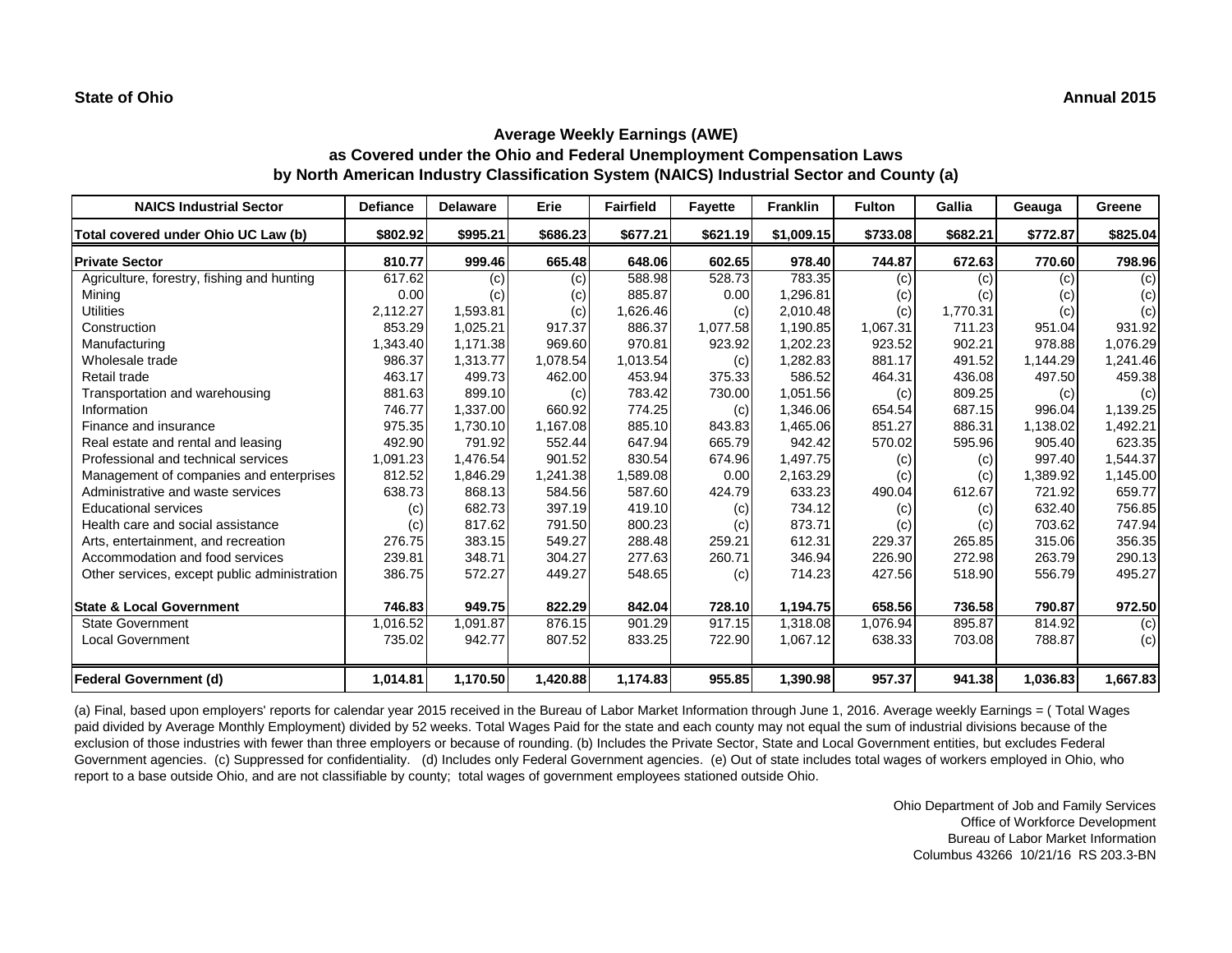| <b>NAICS Industrial Sector</b>               | <b>Guernsey</b> | <b>Hamilton</b> | <b>Hancock</b> | <b>Hardin</b> | <b>Harrison</b> | Henry    | Highland | <b>Hocking</b> | <b>Holmes</b> | <b>Huron</b> |
|----------------------------------------------|-----------------|-----------------|----------------|---------------|-----------------|----------|----------|----------------|---------------|--------------|
| Total covered under Ohio UC Law (b)          | \$750.87        | \$1,079.15      | \$889.96       | \$661.94      | \$770.83        | \$741.67 | \$605.23 | \$611.50       | \$680.21      | \$752.50     |
| <b>Private Sector</b>                        | 752.02          | 1,092.31        | 897.65         | 666.54        | 812.17          | 746.96   | 582.87   | 557.21         | 677.13        | 753.37       |
| Agriculture, forestry, fishing and hunting   | (c)             | 672.60          | (c)            | 711.21        | 497.35          | (c)      | 643.58   | (c)            | 545.48        | (c)          |
| Mining                                       | (c)             | 1,410.73        | (c)            | 0.00          | 1,375.06        | (c)      | 888.27   | (c)            | 906.98        | (c)          |
| <b>Utilities</b>                             | 1,512.96        | 1,873.77        | 1,496.19       | 1,470.62      | (c)             | (c)      | 1,222.33 | 468.50         | 1,171.62      | (c)          |
| Construction                                 | 1,435.81        | 1,105.35        | 1,002.96       | 639.98        | ,220.56         | 1,061.12 | 740.83   | 701.92         | 800.31        | 1,246.56     |
| Manufacturing                                | 973.15          | 1,452.48        | 988.52         | 864.60        | 823.67          | 1,053.13 | 787.94   | 857.04         | 746.44        | 910.19       |
| Wholesale trade                              | 1,130.40        | 1,454.83        | 1,083.54       | 1,168.13      | 890.92          | (c)      | 669.85   | 1,020.63       | 738.04        | (c)          |
| Retail trade                                 | 438.31          | 544.31          | 482.12         | 430.62        | 335.54          | 453.88   | 448.81   | 437.04         | 533.17        | 476.29       |
| Transportation and warehousing               | 842.63          | 855.62          | 889.77         | 863.81        | (c)             | 758.42   | 679.29   | 804.44         | 924.31        | 898.38       |
| Information                                  | 549.52          | 1,562.12        | 766.79         | 383.90        | (c)             | 680.00   | 716.04   | 873.81         | 646.02        | 679.98       |
| Finance and insurance                        | 802.08          | 1,609.90        | 1,006.46       | 799.92        | 547.08          | 857.29   | 897.77   | 779.87         | 814.69        | 883.12       |
| Real estate and rental and leasing           | 473.00          | 1,029.60        | 733.56         | 442.77        | 562.94          | 611.13   | 506.02   | 515.17         | 543.08        | 518.50       |
| Professional and technical services          | 1,474.00        | 1,514.79        | 985.83         | 680.38        | (c)             | 843.17   | (c)      | 527.50         | (c)           | 757.62       |
| Management of companies and enterprises      | 1,201.94        | 2,063.77        | 2,654.54       | 0.00          | (c)             | 0.00     | (c)      | 0.00           | (c)           | 604.85       |
| Administrative and waste services            | 404.81          | 772.73          | 427.48         | 411.17        | (c)             | 415.44   | 380.98   | 453.25         | 564.73        | 492.33       |
| <b>Educational services</b>                  | 231.19          | 625.31          | 796.17         | (c)           | 0.00            | 229.23   | 214.42   | 614.04         | (c)           | 337.17       |
| Health care and social assistance            | 691.87          | 1,030.00        | 809.42         | (c)           | 531.35          | 544.48   | 691.29   | 636.90         | (c)           | 816.67       |
| Arts, entertainment, and recreation          | 282.71          | 995.56          | 316.79         | 161.67        | 199.62          | 242.60   | 289.08   | 283.92         | 254.50        | 330.04       |
| Accommodation and food services              | 293.19          | 335.37          | 273.04         | 287.10        | 220.75          | 228.13   | 219.21   | 281.63         | 274.08        | 217.27       |
| Other services, except public administration | 408.79          | 599.85          | 459.27         | 358.50        | (c)             | 348.27   | 319.92   | 416.65         | 559.25        | 407.19       |
| <b>State &amp; Local Government</b>          | 743.75          | 936.02          | 788.12         | 638.87        | 591.15          | 717.65   | 680.63   | 764.85         | 715.92        | 745.83       |
| <b>State Government</b>                      | 953.37          | 1,002.23        | 1.108.94       | 971.73        | 1,006.52        | 891.37   | 826.69   | 1,044.38       | 933.96        | 1,036.94     |
| <b>Local Government</b>                      | 682.60          | 920.08          | 769.04         | 630.21        | 561.71          | 712.98   | 674.67   | 704.83         | 710.38        | 735.94       |
| <b>Federal Government (d)</b>                | 1,066.06        | 1,519.23        | 1,121.31       | 904.35        | 969.19          | 963.67   | 967.37   | 852.46         | 983.31        | 918.83       |

(a) Final, based upon employers' reports for calendar year 2015 received in the Bureau of Labor Market Information through June 1, 2016. Average weekly Earnings = ( Total Wages paid divided by Average Monthly Employment) divided by 52 weeks. Total Wages Paid for the state and each county may not equal the sum of industrial divisions because of the exclusion of those industries with fewer than three employers or because of rounding. (b) Includes the Private Sector, State and Local Government entities, but excludes Federal Government agencies. (c) Suppressed for confidentiality. (d) Includes only Federal Government agencies. (e) Out of state includes total wages of workers employed in Ohio, who report to a base outside Ohio, and are not classifiable by county; total wages of government employees stationed outside Ohio.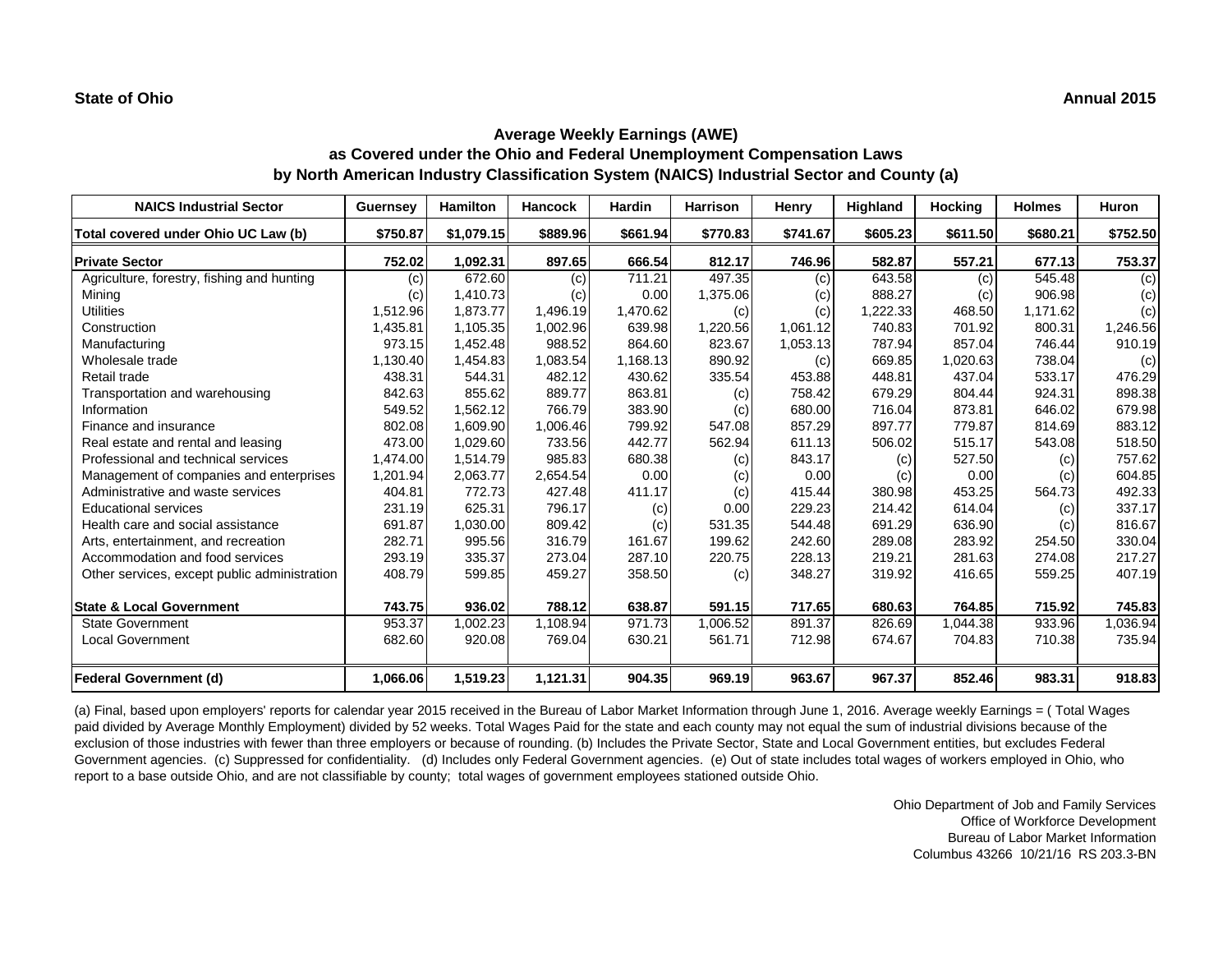| <b>NAICS Industrial Sector</b>               | <b>Jackson</b> | Jefferson | Knox     | Lake     | Lawrence | Licking  | Logan    | Lorain   | Lucas    | <b>Madison</b> |
|----------------------------------------------|----------------|-----------|----------|----------|----------|----------|----------|----------|----------|----------------|
| Total covered under Ohio UC Law (b)          | \$658.77       | \$721.87  | \$777.90 | \$826.94 | \$645.67 | \$763.31 | \$828.54 | \$781.77 | \$869.81 | \$807.48       |
| <b>Private Sector</b>                        | 643.87         | 732.56    | 784.75   | 823.85   | 628.56   | 752.31   | 840.71   | 776.46   | 847.96   | 784.88         |
| Agriculture, forestry, fishing and hunting   | 606.25         | 0.00      | 608.67   | 545.94   | 0.00     | 663.83   | 550.46   | 625.27   | 556.81   | 596.10         |
| Mining                                       | 966.54         | (c)       | 835.02   | 1,461.77 | (c)      | 980.94   | 1,284.81 | 1.104.33 | 1,602.44 | 0.00           |
| <b>Utilities</b>                             | (c)            | 1,937.04  | 1,304.77 | 2,079.17 | 1,243.08 | 1,422.08 | 1,163.90 | 1,541.27 | 1,721.38 | 0.00           |
| Construction                                 | 874.42         | (c)       | 1,068.48 | 1,037.92 | 1,028.88 | 1,033.58 | 906.75   | 896.96   | 1,176.06 | 791.38         |
| Manufacturing                                | 772.25         | 1,191.37  | 1,205.92 | 1,180.94 | (c)      | 964.98   | 1,281.27 | 1.168.02 | 1,359.00 | 994.71         |
| Wholesale trade                              | 732.29         | 921.65    | 855.31   | 1,132.37 | 1,074.77 | 895.29   | 1,055.92 | 1,116.50 | 1,021.58 | 917.71         |
| Retail trade                                 | 426.98         | 445.81    | 488.52   | 491.62   | 430.06   | 535.87   | 480.73   | 474.17   | 499.88   | 566.13         |
| Transportation and warehousing               | (c)            | 751.08    | 679.38   | 626.88   | 905.65   | 790.88   | 812.46   | 776.48   | 860.50   | 834.02         |
| Information                                  | 724.52         | 811.63    | 736.02   | 1,068.15 | 1,004.85 | 988.27   | 837.48   | 776.88   | 956.58   | 912.52         |
| Finance and insurance                        | 716.98         | 664.31    | 801.00   | 1,053.71 | 682.04   | 1,128.88 | 756.08   | 1,075.27 | 1,243.94 | 835.90         |
| Real estate and rental and leasing           | 511.69         | 504.60    | 466.29   | 794.21   | 557.12   | 632.40   | 618.06   | 567.88   | 1,250.94 | 482.35         |
| Professional and technical services          | (c)            | (c)       | 873.63   | 1,091.15 | 710.19   | 1,264.27 | (c)      | 1,079.69 | 1,106.08 | (c)            |
| Management of companies and enterprises      | (c)            | (c)       | 676.58   | 2,133.13 | ,233.69  | 1,049.08 | (c)      | 1,723.79 | 1,673.92 | (c)            |
| Administrative and waste services            | 544.90         | 588.83    | 525.90   | 592.75   | 702.25   | 515.00   | 474.96   | 571.92   | 522.67   | 456.44         |
| <b>Educational services</b>                  | 364.65         | (c)       | 916.56   | 482.25   | 290.77   | 1,056.10 | 267.42   | 846.79   | 517.94   | (c)            |
| Health care and social assistance            | 831.62         | (c)       | 711.31   | 732.98   | 580.69   | 751.35   | 760.75   | 753.75   | 911.67   | (c)            |
| Arts, entertainment, and recreation          | 248.38         | 390.44    | 313.81   | 346.23   | 242.58   | 412.79   | 239.75   | 315.58   | 426.60   | 243.94         |
| Accommodation and food services              | 243.21         | 243.62    | 252.69   | 272.92   | 272.27   | 268.75   | 240.44   | 273.04   | 280.04   | 276.92         |
| Other services, except public administration | 360.38         | 410.40    | 416.73   | 563.88   | 584.50   | 687.48   | 514.08   | 538.60   | 518.62   | 459.50         |
| <b>State &amp; Local Government</b>          | 749.44         | 661.29    | 731.17   | 850.50   | 705.02   | 831.15   | 724.65   | 812.60   | 1,027.92 | 902.50         |
| <b>State Government</b>                      | 1,075.17       | 1.011.75  | 886.10   | 1,019.58 | 677.42   | 1,140.54 | 889.21   | 1.062.10 | 1,201.02 | 1,055.25       |
| <b>Local Government</b>                      | 714.79         | 653.79    | 711.63   | 849.00   | 708.56   | 793.02   | 718.37   | 791.35   | 954.52   | 785.71         |
| <b>Federal Government (d)</b>                | 1,000.46       | 1,072.25  | 1,065.83 | 1,258.81 | 1,002.63 | 1,314.19 | 1,164.06 | 2,060.00 | 1,309.17 | 1,093.31       |

(a) Final, based upon employers' reports for calendar year 2015 received in the Bureau of Labor Market Information through June 1, 2016. Average weekly Earnings = ( Total Wages paid divided by Average Monthly Employment) divided by 52 weeks. Total Wages Paid for the state and each county may not equal the sum of industrial divisions because of the exclusion of those industries with fewer than three employers or because of rounding. (b) Includes the Private Sector, State and Local Government entities, but excludes Federal Government agencies. (c) Suppressed for confidentiality. (d) Includes only Federal Government agencies. (e) Out of state includes total wages of workers employed in Ohio, who report to a base outside Ohio, and are not classifiable by county; total wages of government employees stationed outside Ohio.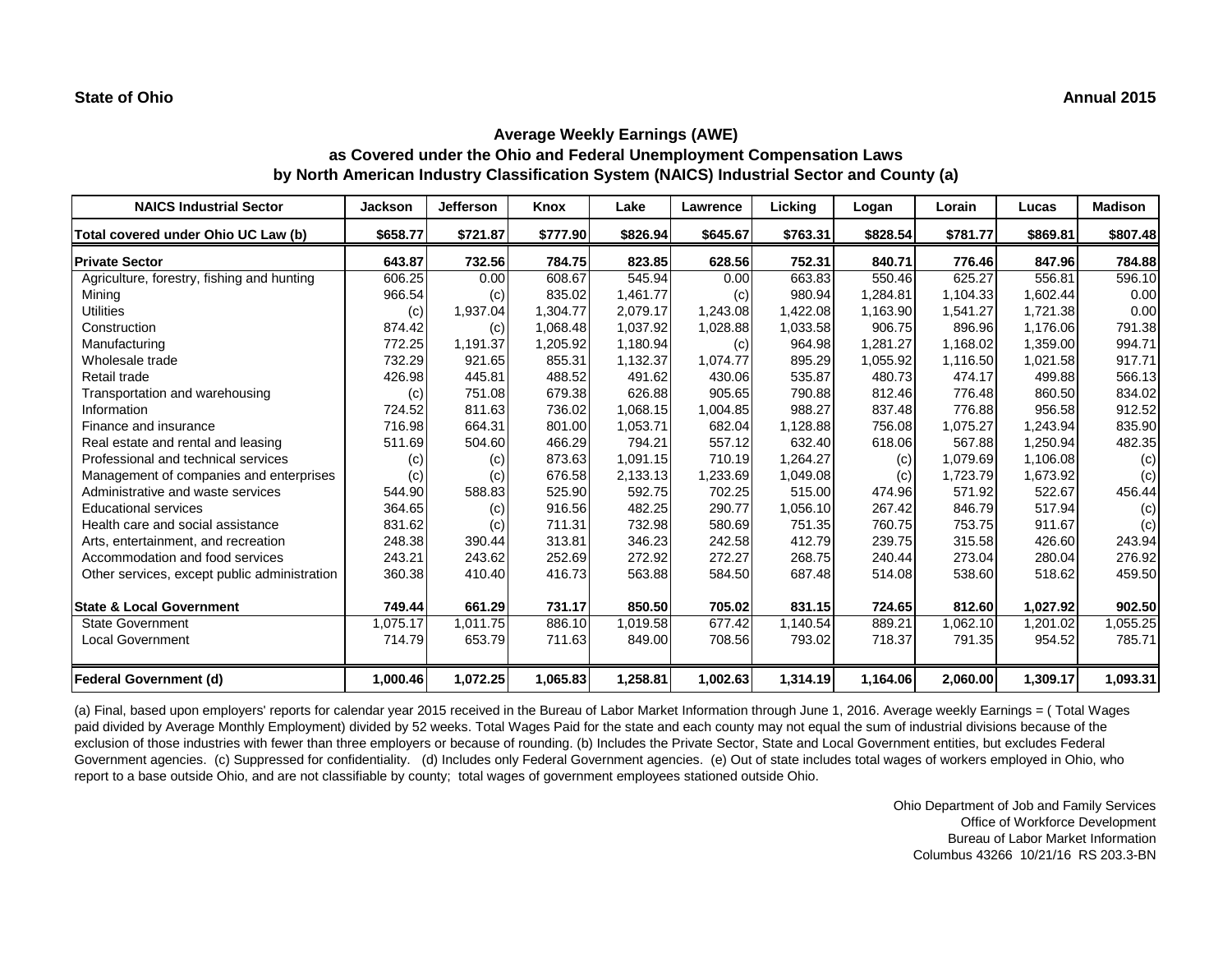| <b>NAICS Industrial Sector</b>               | <b>Mahoning</b> | Marion   | Medina   | Meigs    | <b>Mercer</b> | Miami    | <b>Monroe</b> | Montgomery | Morgan   | <b>Morrow</b> |
|----------------------------------------------|-----------------|----------|----------|----------|---------------|----------|---------------|------------|----------|---------------|
| Total covered under Ohio UC Law (b)          | \$704.69        | \$737.83 | \$771.98 | \$562.42 | \$724.27      | \$752.37 | \$627.60      | \$854.58   | \$644.71 | \$727.33      |
| <b>Private Sector</b>                        | 684.42          | 727.87   | 768.12   | 533.75   | 725.96        | 745.31   | 645.23        | 850.40     | 648.56   | 752.33        |
| Agriculture, forestry, fishing and hunting   | 635.77          | 664.38   | 398.17   | 354.06   | (c)           | (c)      | (c)           | 904.13     | (c)      | 774.10        |
| Mining                                       | 1,405.48        | 567.02   | 814.33   | 901.46   | (c)           | (c)      | (c)           | 1,052.52   | (c)      | 681.71        |
| <b>Utilities</b>                             | 1,659.38        | 1,693.04 | (c)      | (c)      | (c)           | (c)      | 1,629.31      | 1,546.31   | (c)      | (c)           |
| Construction                                 | 1,005.88        | 857.54   | 1,115.08 | 790.87   | 921.38        | 966.06   | 1,013.44      | 1,031.62   | 1,041.63 | 1,346.37      |
| Manufacturing                                | 919.98          | 902.00   | 994.85   | 630.06   | 875.38        | 980.88   | 407.38        | 1.034.44   | 973.13   | 977.81        |
| Wholesale trade                              | 983.52          | 1,080.73 | 1,142.44 | 565.27   | (c)           | (c)      | 1,217.27      | 1,157.21   | (c)      | 946.90        |
| Retail trade                                 | 497.06          | 486.46   | 513.38   | 438.42   | 502.98        | 517.92   | 366.90        | 499.88     | 360.44   | 452.65        |
| Transportation and warehousing               | 751.35          | 859.12   | (c)      | (c)      | 897.98        | 725.92   | 971.10        | 851.44     | 275.25   | (c)           |
| Information                                  | 968.60          | 1,024.85 | 942.31   | (c)      | 659.23        | 568.38   | (c)           | 1.317.04   | 752.12   | (c)           |
| Finance and insurance                        | 1,088.60        | 995.08   | 1,079.31 | 655.27   | 904.50        | 987.69   | 624.19        | 1,249.90   | 561.44   | 788.83        |
| Real estate and rental and leasing           | 662.10          | 628.92   | 658.98   | 529.94   | 573.67        | 679.19   | 801.85        | 770.56     | 183.15   | 464.29        |
| Professional and technical services          | 983.73          | 666.88   | 1,013.00 | (c)      | (c)           | 963.56   | (c)           | 1,301.90   | 856.92   | (c)           |
| Management of companies and enterprises      | 988.23          | 1,119.94 | 1,408.62 | (c)      | (c)           | 1,640.40 | 0.00          | 1,614.25   | 0.00     | (c)           |
| Administrative and waste services            | 594.94          | 518.63   | 612.67   | 403.02   | 461.81        | 443.21   | 525.75        | 539.10     | 402.63   | 525.29        |
| <b>Educational services</b>                  | 478.62          | 309.81   | 411.27   | (c)      | (c)           | 565.21   | (c)           | 803.00     | 0.00     | (c)           |
| Health care and social assistance            | 713.21          | 825.96   | 649.12   | (c)      | (c)           | 723.96   | (c)           | 934.29     | 512.92   | (c)           |
| Arts, entertainment, and recreation          | 322.17          | 287.37   | 312.81   | 0.00     | 263.65        | 273.31   | 195.77        | 404.90     | (c)      | 243.67        |
| Accommodation and food services              | 267.02          | 263.54   | 276.00   | 251.94   | 222.12        | 271.17   | 207.90        | 298.60     | (c)      | 212.90        |
| Other services, except public administration | 452.19          | 414.81   | 493.44   | (c)      | 394.46        | 478.02   | 442.60        | 550.02     | 322.62   | (c)           |
| <b>State &amp; Local Government</b>          | 845.62          | 792.27   | 802.00   | 628.88   | 713.44        | 807.44   | 577.27        | 888.85     | 632.62   | 666.23        |
| <b>State Government</b>                      | 1,118.58        | 1,040.56 | 990.98   | 819.52   | 889.98        | 1,088.85 | 951.31        | 1.185.81   | 887.00   | 1,055.96      |
| <b>Local Government</b>                      | 772.42          | 734.25   | 798.75   | 621.60   | 701.85        | 799.71   | 558.96        | 872.79     | 607.15   | 650.38        |
| <b>Federal Government (d)</b>                | 1,295.23        | 1,119.15 | 1,224.67 | 1,013.65 | 964.62        | 1,121.17 | 943.50        | 1,385.90   | 933.85   | 980.23        |

(a) Final, based upon employers' reports for calendar year 2015 received in the Bureau of Labor Market Information through June 1, 2016. Average weekly Earnings = ( Total Wages paid divided by Average Monthly Employment) divided by 52 weeks. Total Wages Paid for the state and each county may not equal the sum of industrial divisions because of the exclusion of those industries with fewer than three employers or because of rounding. (b) Includes the Private Sector, State and Local Government entities, but excludes Federal Government agencies. (c) Suppressed for confidentiality. (d) Includes only Federal Government agencies. (e) Out of state includes total wages of workers employed in Ohio, who report to a base outside Ohio, and are not classifiable by county; total wages of government employees stationed outside Ohio.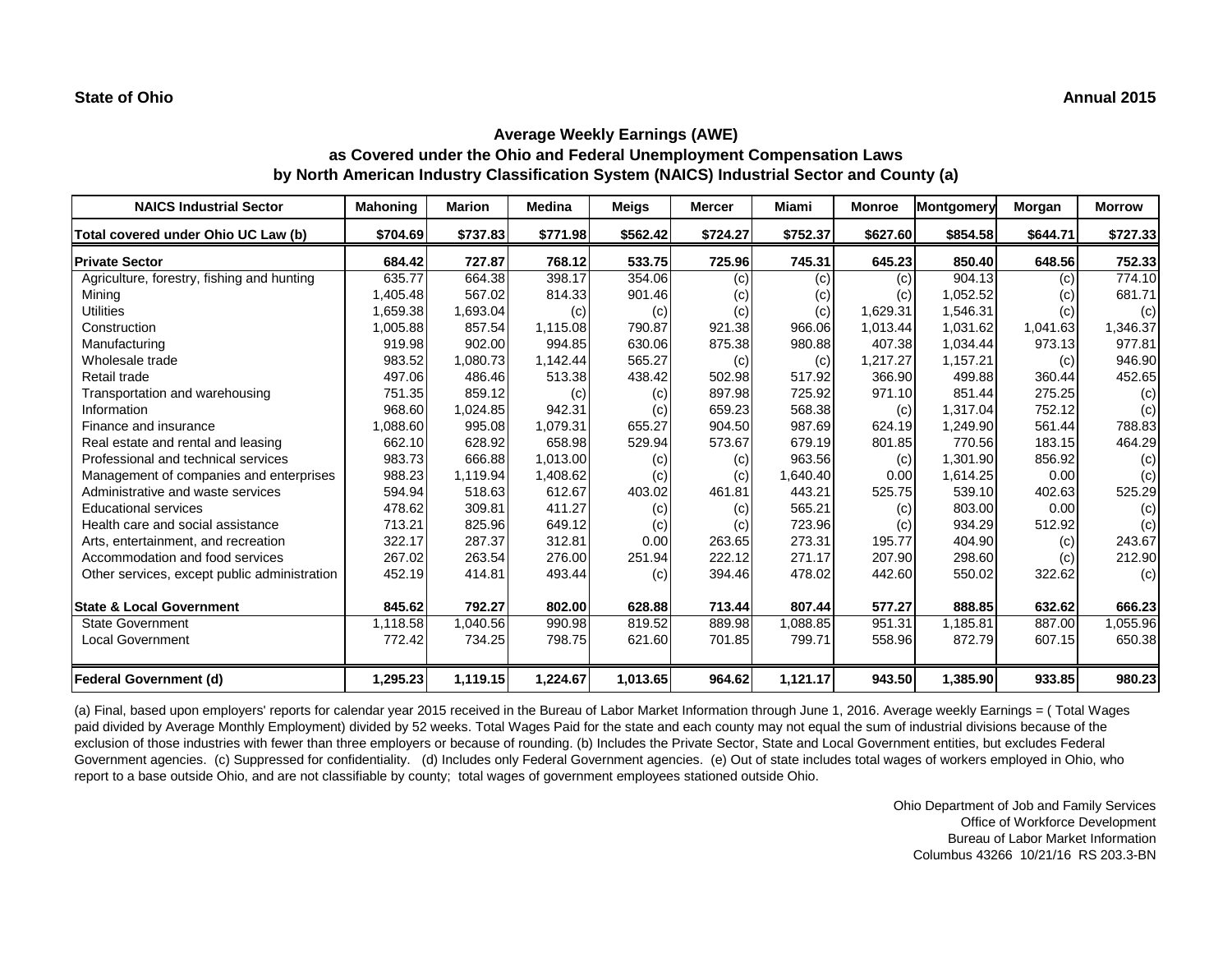| <b>NAICS Industrial Sector</b>               | <b>Muskingum</b> | <b>Noble</b> | <b>Ottawa</b> | Paulding | Perry    | Pickaway | <b>Pike</b> | Portage  | <b>Preble</b> | <b>Putnam</b> |
|----------------------------------------------|------------------|--------------|---------------|----------|----------|----------|-------------|----------|---------------|---------------|
| Total covered under Ohio UC Law (b)          | \$726.15         | \$724.69     | \$760.04      | \$665.19 | \$620.50 | \$780.87 | \$894.88    | \$812.56 | \$662.38      | \$703.98      |
| <b>Private Sector</b>                        | 725.19           | 680.69       | 762.58        | 663.08   | 604.13   | 737.98   | 928.08      | 779.87   | 667.08        | 711.98        |
| Agriculture, forestry, fishing and hunting   | 394.50           | 0.00         | (c)           | 946.13   | 656.63   | (c)      | (c)         | 555.94   | (c)           | (c)           |
| Mining                                       | 1,634.04         | 1,162.94     | (c)           | 1,043.25 | 1,001.81 | (c)      | (c)         | 1,126.40 | (c)           | (c)           |
| <b>Utilities</b>                             | 1,709.02         | 342.25       | (c)           | (c)      | 1,689.25 | (c)      | (c)         | (c)      | (c)           | (c)           |
| Construction                                 | 812.46           | 978.77       | 955.88        | 685.88   | 872.33   | 939.33   | 1,291.60    | 1,074.00 | 786.71        | 799.98        |
| Manufacturing                                | 982.42           | 913.50       | 1,077.87      | 768.04   | 876.58   | 1,155.92 | 609.87      | 1.029.65 | 1,003.44      | 1,001.69      |
| Wholesale trade                              | 914.35           | 630.02       | (c)           | (c)      | 502.48   | (c)      | (c)         | 1,208.71 | 819.38        | 948.62        |
| Retail trade                                 | 472.58           | 384.92       | 502.73        | 382.12   | 421.06   | 467.79   | 399.88      | 479.10   | 428.23        | 447.29        |
| Transportation and warehousing               | 811.65           | 974.17       | 661.23        | (c)      | 658.38   | 773.85   | 736.98      | (c)      | (c)           | (c)           |
| Information                                  | 692.25           | 617.98       | 760.25        | 479.46   | 860.90   | 942.58   | 741.62      | 847.10   | 719.12        | 797.69        |
| Finance and insurance                        | 995.35           | 943.90       | 918.44        | 774.17   | 704.44   | 806.27   | 748.67      | 1,100.96 | 719.63        | 943.56        |
| Real estate and rental and leasing           | 646.23           | 344.00       | 545.13        | 366.60   | 276.17   | 465.48   | 519.02      | 751.94   | 473.71        | 577.23        |
| Professional and technical services          | 1,068.13         | 1,255.15     | (c)           | 774.10   | 707.79   | (c)      | (c)         | 1,141.88 | (c)           | 798.60        |
| Management of companies and enterprises      | 928.87           | (c)          | (c)           | 0.00     | 1,210.42 | (c)      | (c)         | 1,294.77 | (c)           | 0.00          |
| Administrative and waste services            | 498.54           | (c)          | 588.85        | 611.37   | 806.56   | 500.35   | 1,640.98    | 832.65   | 402.81        | 569.92        |
| <b>Educational services</b>                  | (c)              | 0.00         | 299.94        | (c)      | (c)      | 309.44   | 338.37      | 644.29   | (c)           | 298.13        |
| Health care and social assistance            | (c)              | 393.37       | 623.92        | (c)      | (c)      | 727.33   | 659.81      | 662.98   | (c)           | 519.79        |
| Arts, entertainment, and recreation          | 300.63           | (c)          | 546.38        | (c)      | 185.08   | 352.96   | (c)         | 314.46   | 201.67        | 268.04        |
| Accommodation and food services              | 272.96           | (c)          | 321.54        | (c)      | 214.17   | 277.56   | (c)         | 270.02   | 245.92        | 179.52        |
| Other services, except public administration | 473.46           | 352.75       | 462.79        | 370.13   | 317.50   | 309.33   | 491.19      | 514.02   | 387.35        | 274.12        |
| <b>State &amp; Local Government</b>          | 731.46           | 830.90       | 746.50        | 672.83   | 665.40   | 894.37   | 706.42      | 943.12   | 639.17        | 654.08        |
| <b>State Government</b>                      | 781.12           | 977.52       | 983.27        | 939.81   | 974.75   | 1,037.12 | 806.67      | (c)      | 793.08        | 942.40        |
| <b>Local Government</b>                      | 727.15           | 682.02       | 727.17        | 664.98   | 656.87   | 814.90   | 699.02      | (c)      | 632.29        | 646.90        |
| <b>Federal Government (d)</b>                | 1,129.69         | 874.65       | 1,034.92      | 857.58   | 877.35   | 1,023.44 | 1,276.00    | 1,135.10 | 925.25        | 905.44        |

(a) Final, based upon employers' reports for calendar year 2015 received in the Bureau of Labor Market Information through June 1, 2016. Average weekly Earnings = ( Total Wages paid divided by Average Monthly Employment) divided by 52 weeks. Total Wages Paid for the state and each county may not equal the sum of industrial divisions because of the exclusion of those industries with fewer than three employers or because of rounding. (b) Includes the Private Sector, State and Local Government entities, but excludes Federal Government agencies. (c) Suppressed for confidentiality. (d) Includes only Federal Government agencies. (e) Out of state includes total wages of workers employed in Ohio, who report to a base outside Ohio, and are not classifiable by county; total wages of government employees stationed outside Ohio.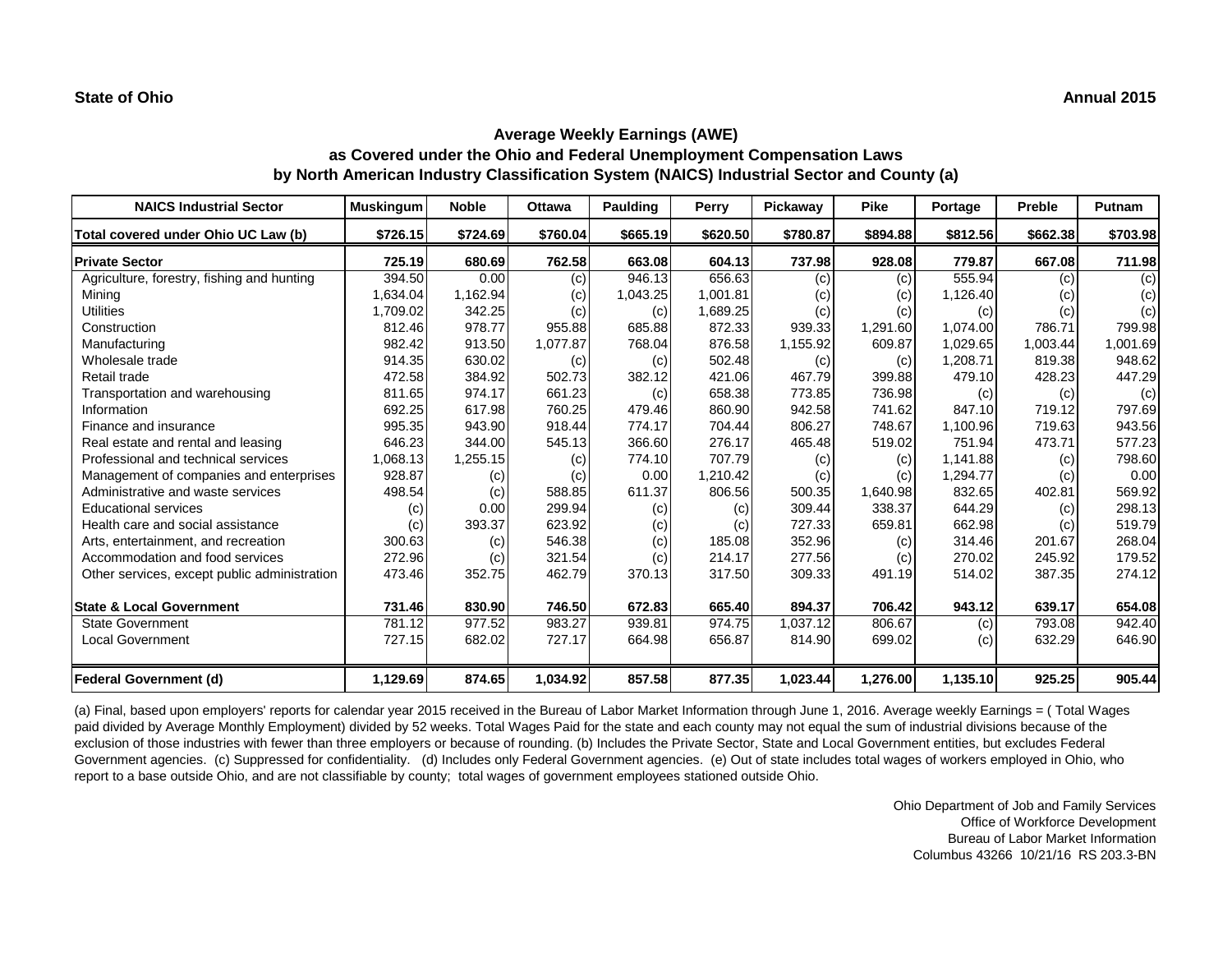| <b>NAICS Industrial Sector</b>               | <b>Richland</b> | <b>Ross</b> | <b>Sandusky</b> | <b>Scioto</b> | <b>Seneca</b> | <b>Shelby</b> | <b>Stark</b> | <b>Summit</b> | <b>Trumbull</b> | <b>Tuscarawas</b> |
|----------------------------------------------|-----------------|-------------|-----------------|---------------|---------------|---------------|--------------|---------------|-----------------|-------------------|
| Total covered under Ohio UC Law (b)          | \$686.58        | \$792.12    | \$734.81        | \$684.79      | \$662.44      | \$913.25      | \$757.12     | \$902.25      | \$766.27        | \$707.46          |
| <b>Private Sector</b>                        | 667.92          | 782.17      | 735.13          | 655.62        | 653.17        | 927.08        | 753.10       | 898.12        | 762.13          | 705.83            |
| Agriculture, forestry, fishing and hunting   | (c)             | 449.67      | (c)             | (c)           | 527.71        | 694.13        | 577.27       | 341.98        | 561.81          | 544.13            |
| Mining                                       | (c)             | 691.90      | (c)             | (c)           | 959.48        | 0.00          | 1,322.96     | 1,090.79      | 788.60          | 1,248.50          |
| <b>Utilities</b>                             | (c)             | 1,486.50    | 1,750.21        | 1,419.87      | 1,392.44      | (c)           | 1,837.15     | 1,681.50      | (c)             | 1,304.71          |
| Construction                                 | 930.12          | 794.17      | 969.56          | 812.67        | 928.62        | 1,123.52      | 1,025.21     | 1,060.81      | 864.77          | 1,068.27          |
| Manufacturing                                | 915.27          | 1,216.79    | 952.08          | 988.33        | 906.15        | 1,125.35      | 1,042.65     | 1.061.79      | 1,292.00        | 925.42            |
| Wholesale trade                              | 903.27          | 870.06      | 844.35          | 695.88        | 873.63        | 965.33        | 947.63       | 1,188.42      | (c)             | 934.69            |
| Retail trade                                 | 470.10          | 467.29      | 492.35          | 498.44        | 506.81        | 477.62        | 472.54       | 564.79        | 472.33          | 466.85            |
| Transportation and warehousing               | (c)             | 859.00      | 798.85          | 633.63        | 795.69        | (c)           | 834.17       | 883.79        | 907.73          | 843.94            |
| Information                                  | 973.62          | 998.27      | 787.08          | 853.15        | 441.77        | 1,068.83      | 775.73       | 1,148.38      | 763.77          | 809.90            |
| Finance and insurance                        | 907.56          | 910.98      | 888.31          | 814.83        | 961.44        | 1,044.48      | 1,000.02     | 1,287.98      | 892.77          | 830.73            |
| Real estate and rental and leasing           | 585.58          | 508.96      | 708.27          | 536.88        | 478.85        | 712.79        | 671.50       | 800.98        | 606.63          | 719.60            |
| Professional and technical services          | 910.12          | 682.50      | 611.92          | 984.79        | (c)           | (c)           | 1,204.60     | 1,272.77      | 747.60          | 947.56            |
| Management of companies and enterprises      | 2,022.17        | 1,122.50    | 1,492.73        | 1,142.56      | (c)           | (c)           | 1,305.02     | 1,888.33      | 1,485.85        | 709.23            |
| Administrative and waste services            | 433.27          | 412.46      | 573.94          | 702.33        | 466.63        | 536.83        | 589.56       | 561.75        | 592.52          | 543.67            |
| <b>Educational services</b>                  | 412.50          | 430.15      | (c)             | 352.15        | 583.73        | 338.21        | 604.54       | 567.56        | 552.65          | 305.79            |
| Health care and social assistance            | 732.46          | 974.08      | (c)             | 752.98        | 543.25        | 783.75        | 790.06       | 896.38        | 724.48          | 659.54            |
| Arts, entertainment, and recreation          | 242.71          | 293.21      | 299.81          | 232.19        | 217.81        | 223.38        | 347.90       | 428.35        | 246.42          | 415.52            |
| Accommodation and food services              | 261.08          | 279.08      | 237.98          | 257.35        | 218.58        | 231.58        | 279.77       | 283.48        | 255.63          | 250.88            |
| Other services, except public administration | 433.21          | 414.69      | 425.69          | 471.46        | 374.60        | 458.79        | 470.88       | 571.04        | 457.52          | 477.58            |
| <b>State &amp; Local Government</b>          | 803.40          | 836.23      | 732.65          | 801.19        | 724.50        | 773.79        | 789.27       | 939.46        | 793.98          | 718.42            |
| <b>State Government</b>                      | 1,028.90        | 956.06      | 975.40          | 960.62        | 887.79        | 1,153.19      | 1,025.90     | 1,111.88      | 962.38          | 924.27            |
| <b>Local Government</b>                      | 744.81          | 771.92      | 724.23          | 732.37        | 704.21        | 740.04        | 771.12       | 901.77        | 774.23          | 695.33            |
| <b>Federal Government (d)</b>                | 1,208.44        | 1,239.31    | 1,049.19        | 1,055.17      | 980.21        | 1,012.00      | 1,234.83     | 1,305.29      | 1,093.90        | 1,063.37          |

(a) Final, based upon employers' reports for calendar year 2015 received in the Bureau of Labor Market Information through June 1, 2016. Average weekly Earnings = ( Total Wages paid divided by Average Monthly Employment) divided by 52 weeks. Total Wages Paid for the state and each county may not equal the sum of industrial divisions because of the exclusion of those industries with fewer than three employers or because of rounding. (b) Includes the Private Sector, State and Local Government entities, but excludes Federal Government agencies. (c) Suppressed for confidentiality. (d) Includes only Federal Government agencies. (e) Out of state includes total wages of workers employed in Ohio, who report to a base outside Ohio, and are not classifiable by county; total wages of government employees stationed outside Ohio.